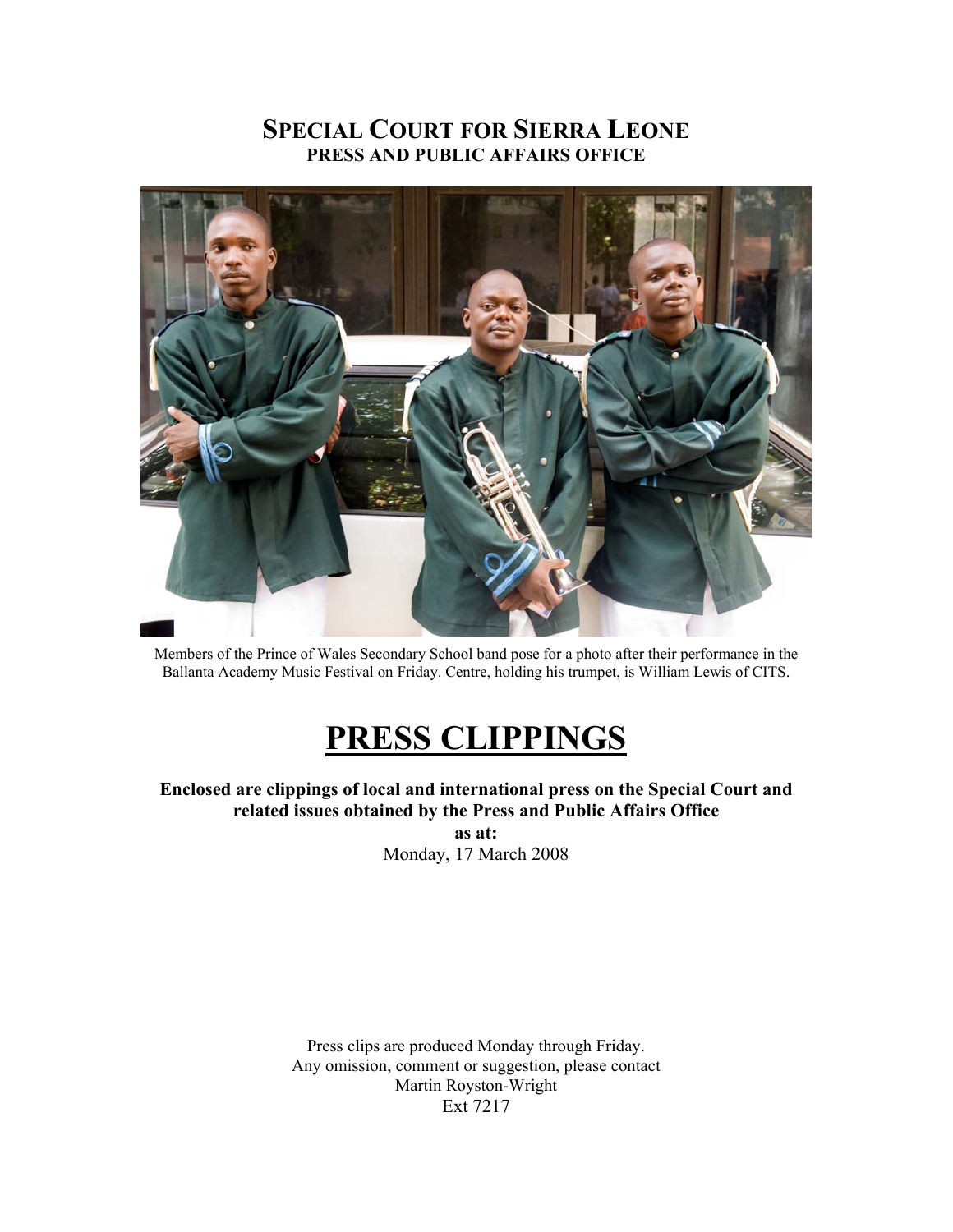| <b>International News</b>                                                 |              |
|---------------------------------------------------------------------------|--------------|
| Charles Taylor Told Fighters to Eat Their Enemies, Court Hears / Guardian | Pages 3-4    |
| Death Squads Told to Eat UN Soldiers / Reuters                            | Page 5       |
| Witness Says He Delivered Diamonds to Taylor / Rappaport News             | Page 6       |
| Liberian Militia Cooked and Ate Peacekeeping Force / Mirror.co.uk         | Page 7       |
| UNMIL Public Information Office Complete Media Summaries / UNMIL          | Pages $8-10$ |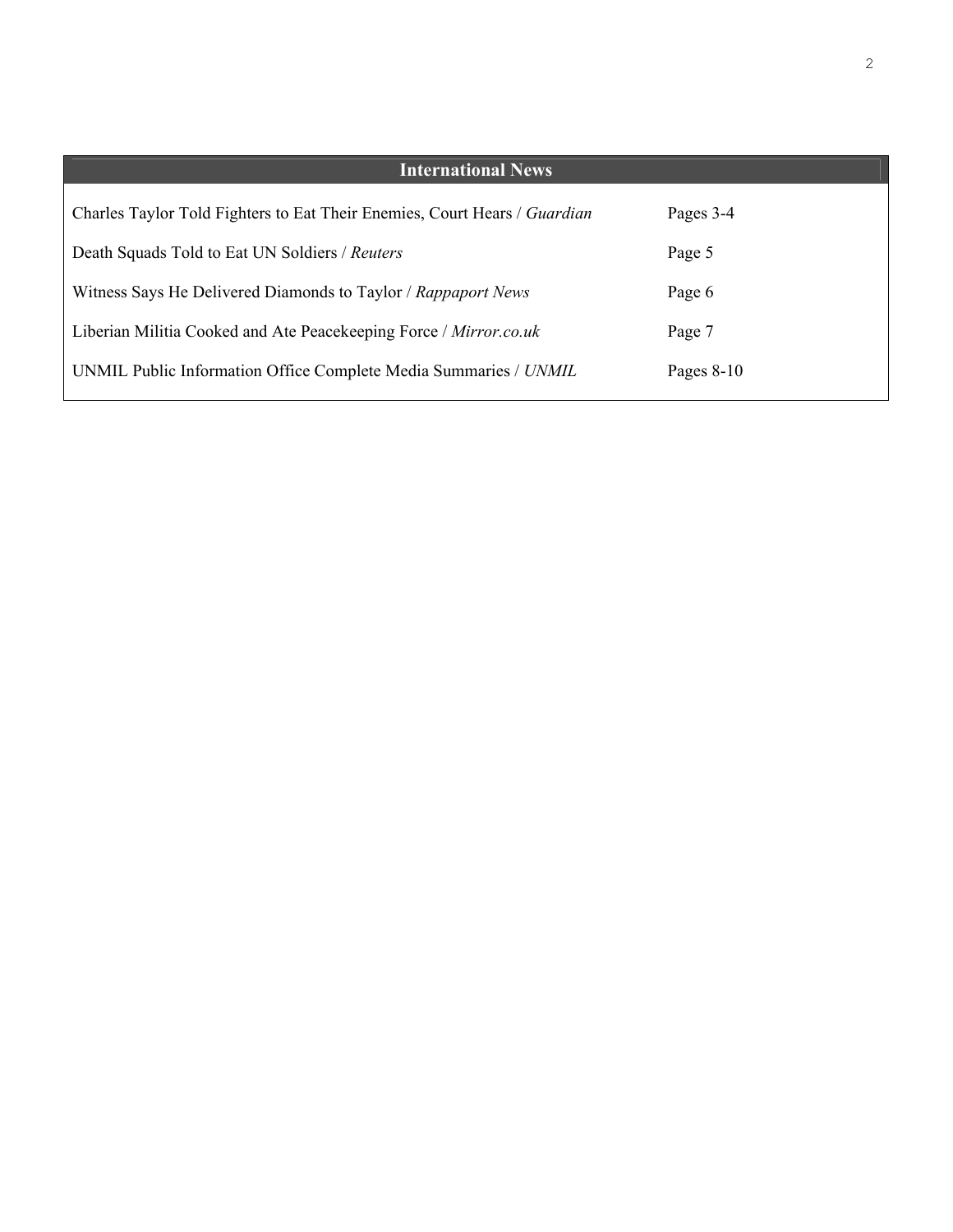Guardian Friday, 14 March 2008

#### **Charles Taylor told fighters to eat their enemies, court hears**



Former Liberian president, Charles Taylor, at the international criminal court in The Hague, Netherlands. Photograph: Michael Kooren/EPA

A commander in Charles Taylor's militia has told a war crimes trial that the former Liberian president ordered his fighters to eat their enemies, including UN peacekeepers, as a means of terrorising the population.

Joseph "Zigzag" Marzah, chief of operations for Taylor who is on trial at The Hague, also testified that he oversaw horrific crimes such as cutting the babies out of pregnant women, and that the former president told his men that their enemies "are no longer human beings".

Taylor, 59, has pleaded not guilty to 11 counts of war crimes and crimes against humanity at a special international court over his collaboration with anti-government rebels in Sierra Leone, which borders Liberia.

But in establishing the record of Taylor's leadership of a rebellion in his own country before he finally won power in 1997, Marzah this week described a reign of terror.

Marzah, who led the Death Squad group of killers, said many of the victims of cannibalism were members of the Krahn people of the then Liberian president, Samuel Doe, who Taylor was attempting to overthrow. But those eaten also included soldiers from UN and West African "Ecomog" peacekeeping forces.

"He said we should eat them ... Even the UN white people - he said we could use them as pork to eat," Marzah told the court. "We ate a few [Ecomog soldiers], but not many. But many were executed, about 68."

He said Taylor said eating people "set an example for the people to be afraid".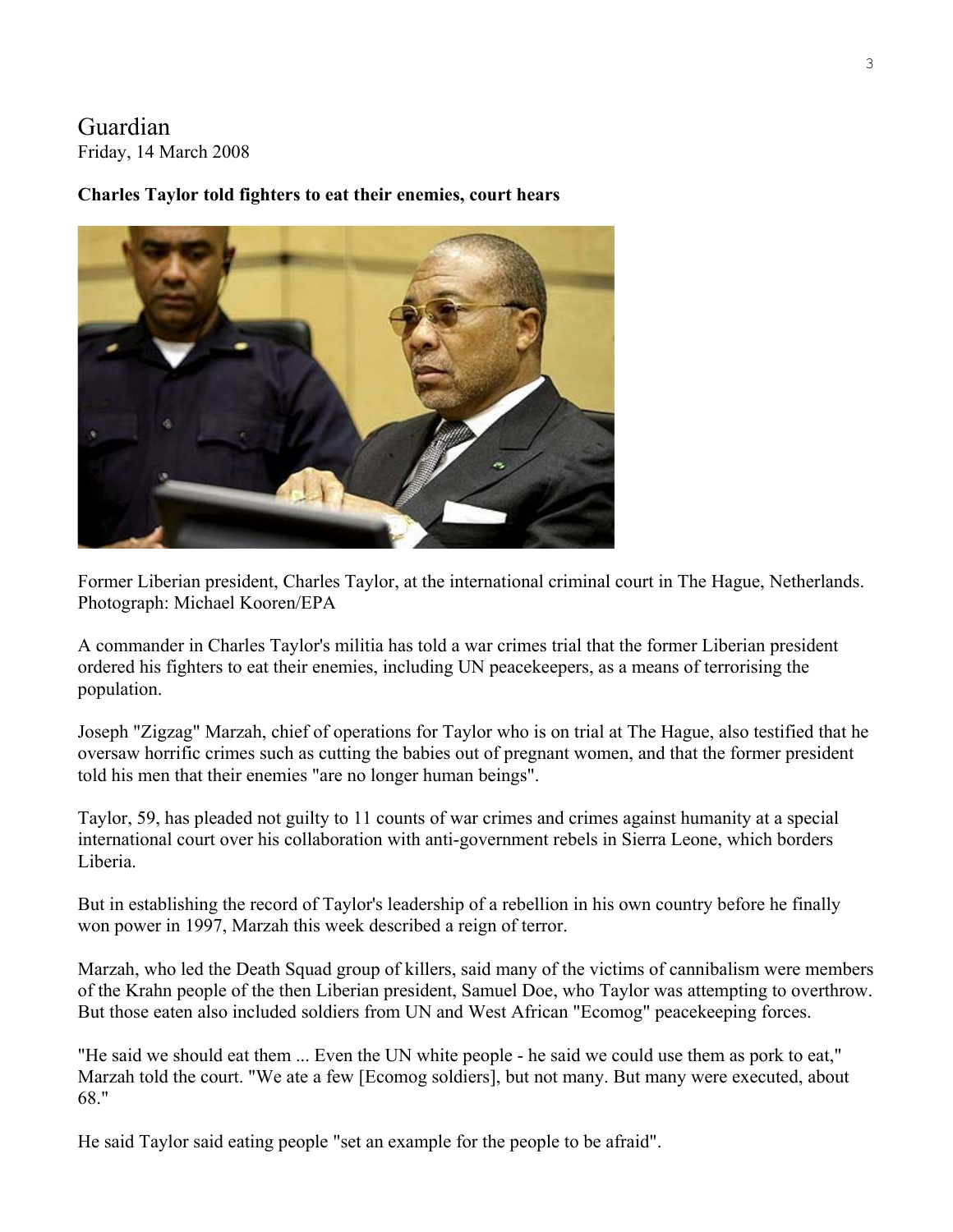Taylor's defence lawyer asked Marzah how the fighters would "prepare a human being for the pot". The former commander described decapitating, carving up, cleaning and cooking corpses seasoned with salt and pepper.

"We slit your throat, butcher you ... throw away the head, take the flesh and put it in a pot ... Charles Taylor knows that," said Marzah.

He told the court how rebel leaders who fell out with Taylor met a terrible end. The former commander described dismembering the body of another rebel leader known as Superman and then taking his hand to Taylor who gave him "cigarette money" in return.

Marzah said the pair then cooked and ate Superman's liver.

Marzah said that he had killed so many men, women and children he had lost count. He described drowning and bludgeoning babies to death and murdering women with penknives.

He said that when he was serving with Taylor's rebel National Patriotic Front of Liberia he had established checkpoints on roads using human intestines and severed heads mounted on sticks.

Asked whether Taylor knew about this, Marzah replied: "He was aware. He made us understand that you have to play with human blood so that enemies would be afraid."

Asked how he felt about these actions now, Marzah said: "I regret nothing".

Although Taylor is not on trial for those crimes the testimony that he encouraged barbaric acts will undercut his attempts to distance himself from rebels in Sierra Leone who he supported as Liberia's president and who were also responsible for crimes such as mutilation, mass rape and murder.

Taylor is accused, among other things, of laundering funds for the Revolutionary United Front by selling diamonds mined by forced labour and using the proceeds to buy weapons smuggled to the rebels in Sierra Leone.

Marzah testified that he took weapons stored at Taylor's presidential mansion and delivered them to Sierra Leone in return for diamonds that he brought back to Taylor.

The RUF was notorious for hacking the limbs off of civilians in the 11-year civil war that ended in 2002 after British military intervention.

Taylor was overthrown five years ago and fled into exile in Nigeria which handed him over to the special international court for Sierra Leone under pressure from the US and other countries.

Taylor's trial was moved to The Hague because of fears his presence in Sierra Leone could renew instability.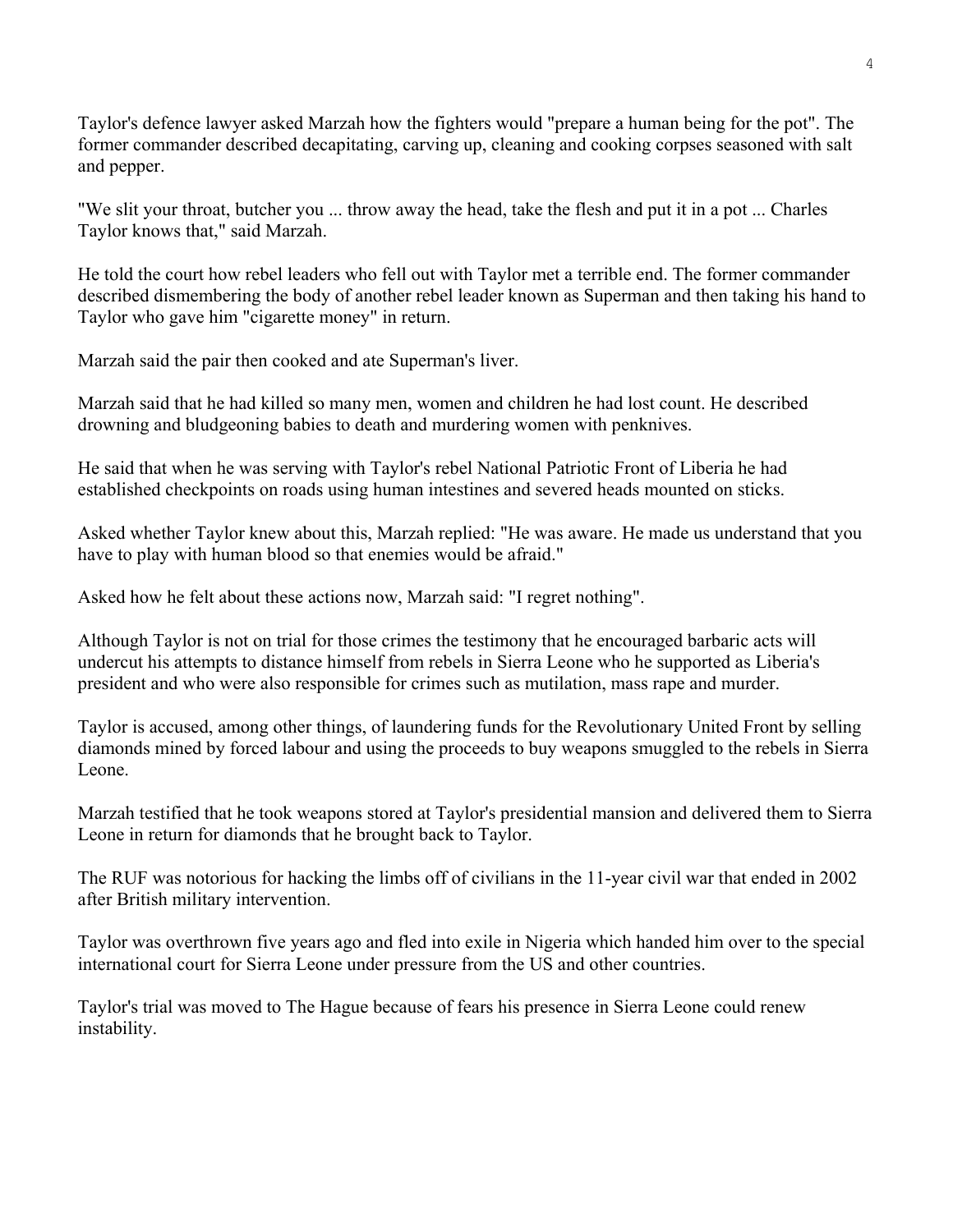Reuters Saturday, 15 March 2008

# **Death squads told to eat UN soldiers**

MILITIAMEN were ordered to eat the flesh of captured enemies and UN soldiers, a former death squad leader told a war crimes trial in the Hague yesterday.

The grim tales of cannibalism highlighting the brutality of West Africa's civil wars emerged in testimony at the trial of former Liberian president Charles Taylor.

"He (Taylor) said we should eat them. Even the UN white people. He said we could use them as pork to eat," Joseph "ZigZag" Marzah, who described himself as Taylor's former death squad commander, told the UN-backed Special Court for Sierra Leone.

Taylor, 60, once one of Africa's most feared warlords, faces charges of rape, murder, mutilation and recruitment of child soldiers during a conflict from 1991-2002.

He has pleaded not guilty.

Marzah, a key witness into his second day of evidence, gave graphic details of atrocities in Liberia and Sierra Leone, and of a culture of violence and brutality.

Earlier, he said he had killed so many men, women and children he had lost count. He also described how he had slit open the stomachs of pregnant women on Taylor's order.

More than 250,000 people died in civil and cross-border wars in Liberia and Sierra Leone. Prosecutors say Taylor plundered neighbouring Sierra Leone's diamonds and destabilised its government by controlling and arming rebels.

Taylor's defence counsel challenged Marzah's evidence, asking him if he had approached prosecutors to escape punishment himself.

Asked how he prepared humans to eat, Marzah said: "We slit your throat, butcher you . . . throw away the head, take the flesh and put it in a pot. Charles Taylor knows that."

"Did Charles Taylor order you to eat people?" the defence asked.

"Yes, to set an example for the people to be afraid," Marzah replied.

Marzah, 49, is the 20th prosecution witness since Taylor's trial began in earnest at the start of January.

Marzah said he took weapons, some stored at Taylor's presidential mansion, to Sierra Leone and returned to Liberia with diamonds, which he handed to Taylor.

The wars in Liberia and Sierra Leone were particularly brutal. Thousands of civilians' limbs were hacked off by drug-crazed rebels, many of them children.

Taylor went into exile in Nigeria after he was overthrown in 2003, and was handed over to the court after international pressure was put on Nigerian authorities. Reuters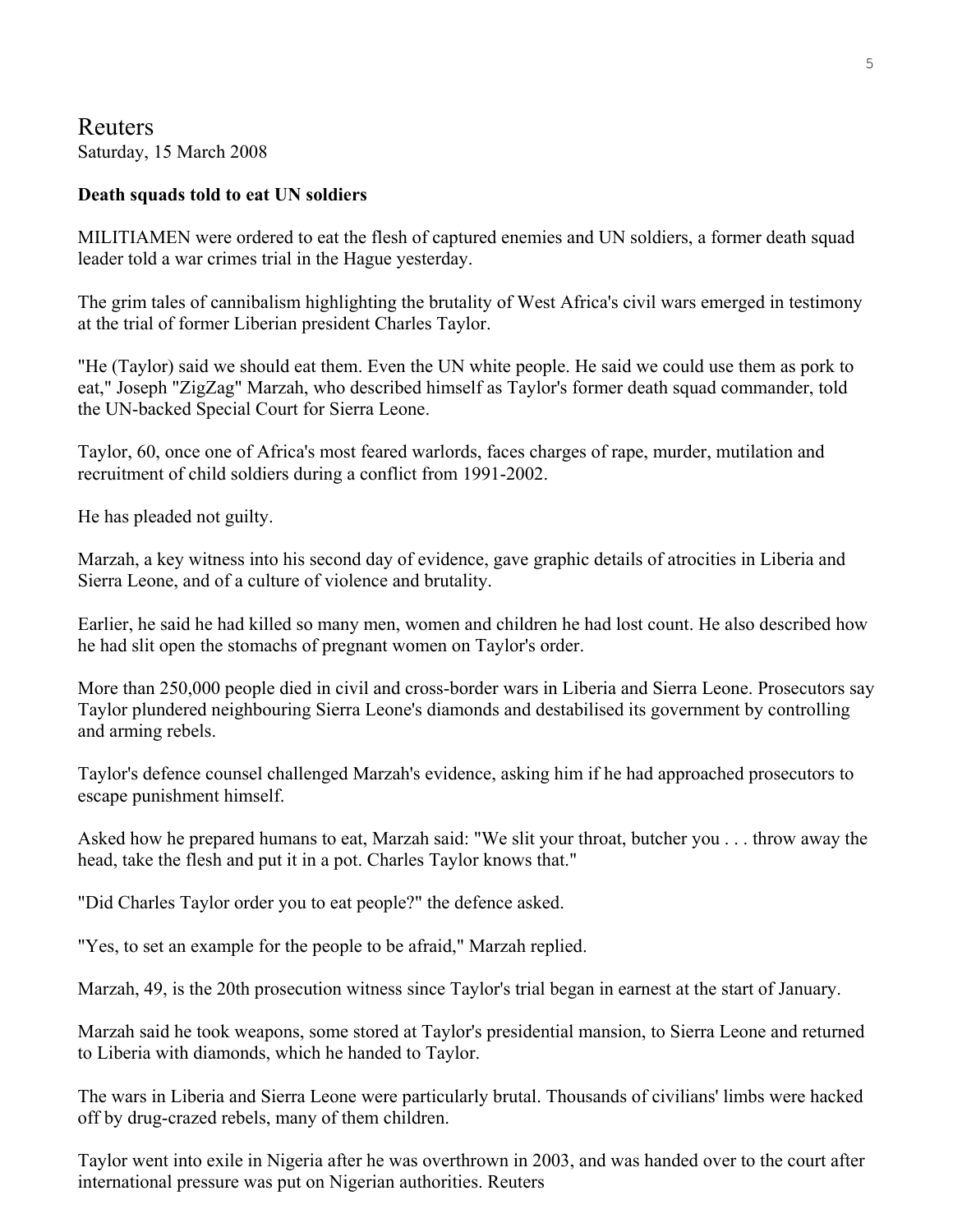Rappaport News Friday, 14 March 2008

#### **Witness Says He Delivered Diamonds to Taylor**

#### By Jeff Miller

RAPAPORT... ZigZag (Joseph Marzah) told the Charles Taylor war crimes court at The Hague that as a matter of practice, he would take weapons from Taylor's presidential palace in Liberia to Sierra Leone and return with diamonds -- which he gave Taylor personally.

Marzah, 49, is a key witness in the case which ties Taylor to using diamonds for arms during Sierra Leone's brutal war. Taylor has pleaded not guilty to 11 counts of war crimes.

Taylor's defense attorney challenged Marzah's claims however by suggesting the witness only came forward in order to avoid prosecution.

Marzah testified for two days this week at The Hague. He also detailed direct orders from Taylor on how to chop-up and cook human victims. ``We slit your throat, butcher you ...throw away the head, take the flesh and put it in a pot. Charles Taylor knows that,'' Marzah said.

``Did Charles Taylor order you to eat people?'' the defense asked.

``Yes, to set an example for the people to be afraid,'' Marzah said.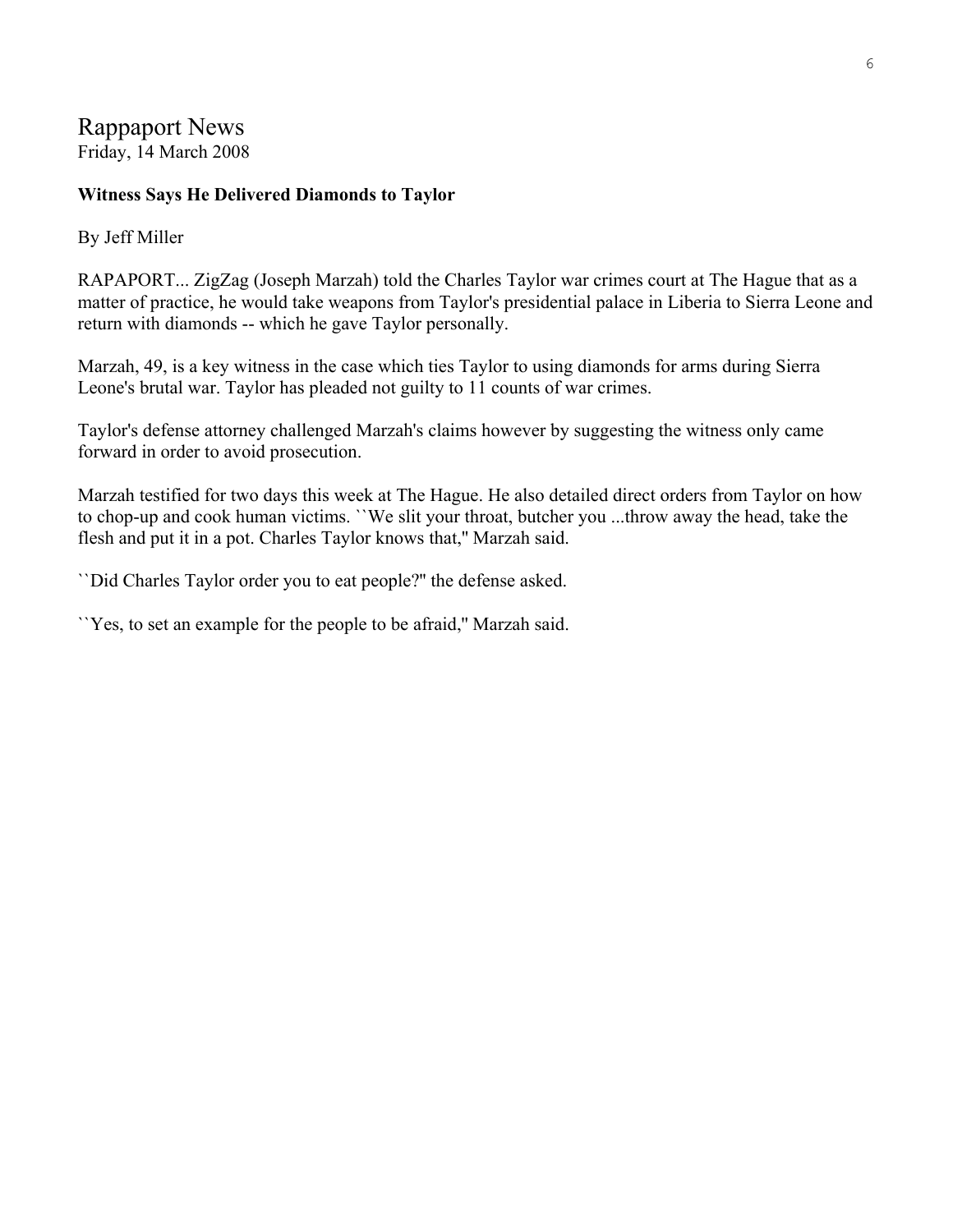Mirror.co.uk Friday, 14 March 2008

# **Liberian militia cooked and ate peacekeeping force**

# By Mark Dowdney

Opponents and peacekeeping forces were cooked and eaten by the militia of former Liberian President Charles Taylor, his war crimes trial was told yesterday.

Taylor's alleged Death Squad boss Joseph Marzah said cannabalism "was to set an example for people to be afraid". He told the Hague hearing nothing was done without Taylor's approval.

Taylor, 59, denies 11 counts of war crimes and crimes against humanity while involving his forces in Liberia's civil war.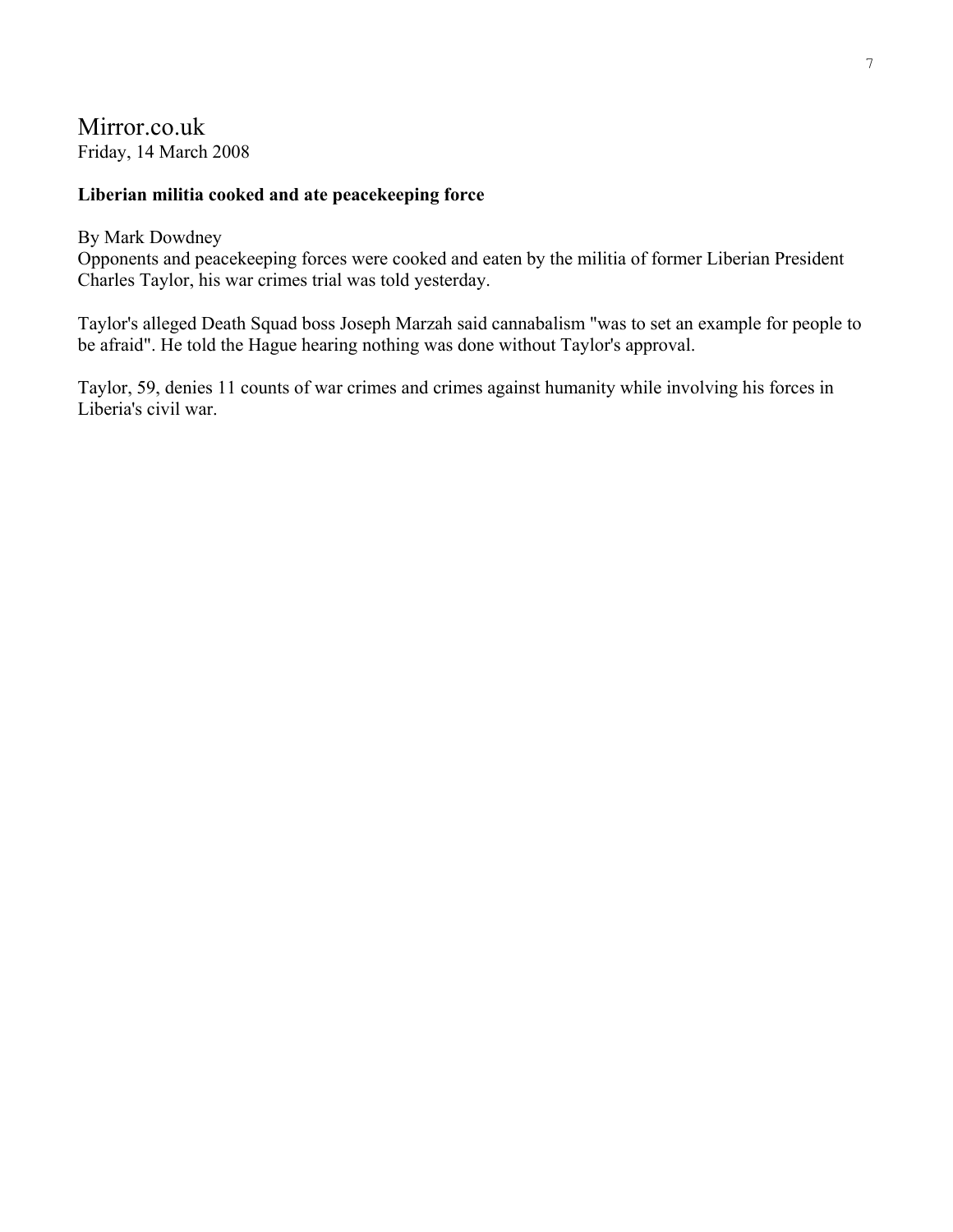

United Nations Mission in Liberia (UNMIL)

# **UNMIL Public Information Office Complete Media Summaries 14 March 2008**

*[The media summaries and press clips do not necessarily represent the views of UNMIL.]*

# **Newspaper Summary**

# **Government's Relocation Plan of Culture Centre Stirs Public Debate**

- Public sentiments expressed throughout the media suggest that there are mixed emotions about the government's decision to relocate the National Culture Center in Kendeja and lease the land to American billionaire Robert Johnson group of Companies desirous of constructing a four-star hotel.
- Some people supported the Government's decision while others thought that the relocation of Kendeja will destroy the cultural heritage of Liberia. Public reactions reflected in the Public Agenda newspaper said the government should have built a new culture center before concluding or breaking ground for the implementation of the 4-star hotel at Kendeja.
- The lease agreement, according to Information Minister Dr. Laurence Bropleh, will last for 50 years valued at US\$800,000 per year, and subject to increase or decrease as time progresses. Dr. Bropleh said the government has so far received US\$360,000 payment for the early lease which covers the period of three years. He said part of the initial three-year payment [US\$80,000] has been spent on purchasing 50 acres of land for the relocation and a temporary construction fund has been directed to the artists residing on the culture centre.

#### **Senate Rejects Chief Justice's Request to Fence Supreme Court**

(The Inquirer, Heritage, The News)

• The Liberian Senate rejected a proposed move by Chief Justice Johnny Lewis to further raise the fence between the Judiciary and the Capitol Building. Chief Justice Lewis in a letter to the Senate said he intends to raise the fence in question in order to secure the grounds of the Judiciary. But the Senate said the intention by the Chief Justice was unacceptable to the quest by Liberians to view the premises of the three branches of government.

#### **UNMIL, UNHCR Donate Assorted Items in Lofa County**

(The Informer)

The United Nations Mission in Liberia (UNMIL) and the UN Refugee Agency (UNHCR) made a joint donation of assorted items of domestic, sanitary, agriculture tools and a wheel chair to the Gondorlahun clinic, school and community in Lofa County.

#### **Liberia Recommits Itself to Regional Peace …. As Ivorian Envoy Promises Good Relations**  (Daily Observer, Public Agenda, The Inquirer)

- Defense Minister, Brownie Samukai has reiterated that the government of Liberia will not allow its territory to be used by any individual or group for subversive activities as was done in the past. Speaking Thursday when the newly accredited Ivorian Ambassador to Liberia, Elizabeth Toure paid him a courtesy call, Minister Samukai assured that the relations existing between the two countries would be furthered strengthened in the coming years.
- Earlier, Ambassador Toure said her government will continue to uphold good diplomatic relations with Liberia and underscored the need for Liberia and the Ivorian governments to work together for the socio-economic benefits of their respective citizens and residents.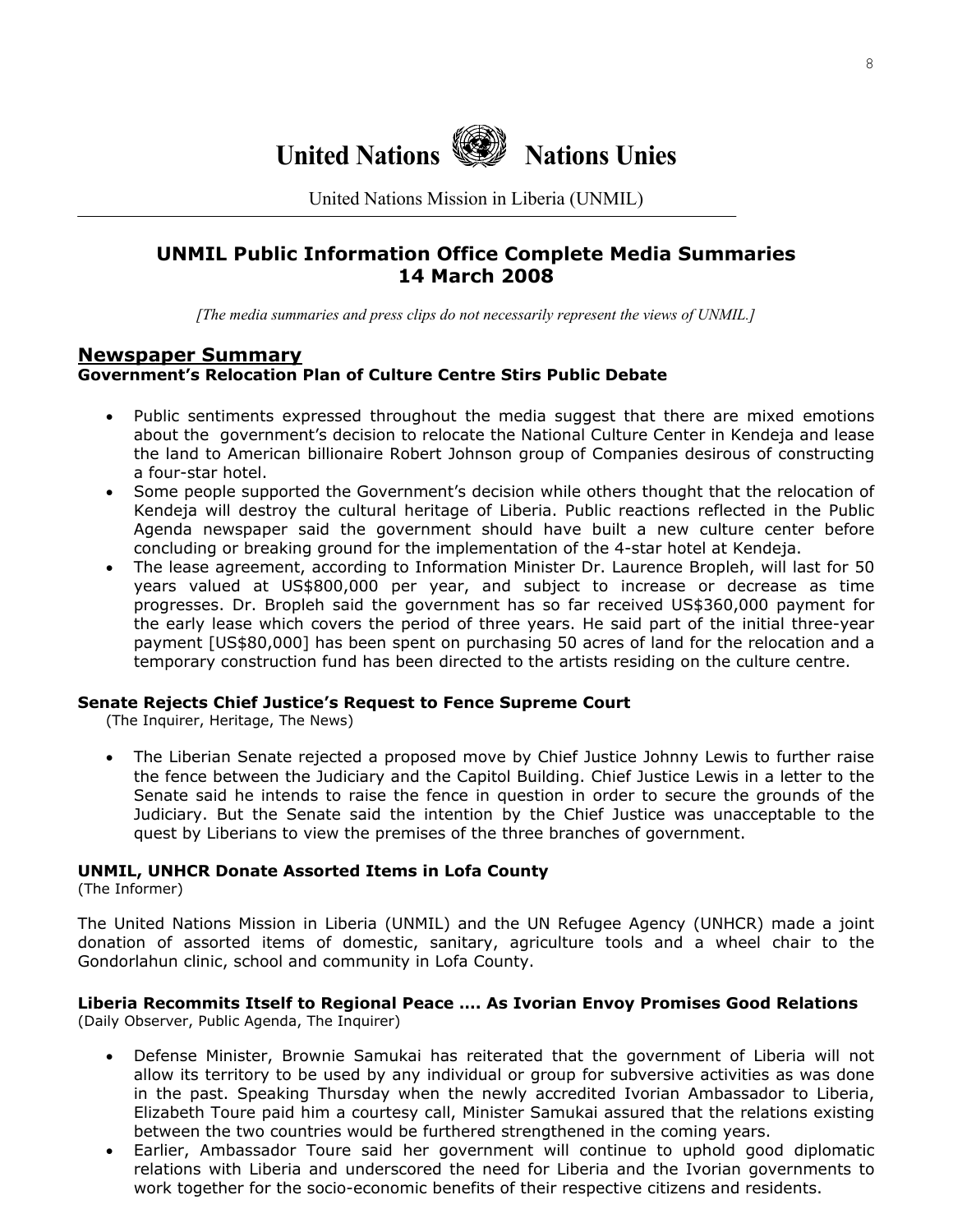# **PUL Host Memorial Day for Deceased Colleagues, Condemns Attack on UNMIL**

(The News, The Inquirer, The Analyst, Heritage, Public Agenda)

- On the occasion of national Decoration Day, the Press Union of Liberia has announced a memorial service for all fallen journalists on Sunday, March 16. According to the Union, the service is to celebrate the contributions of the journalists to the growth and development of the Liberian media and the society. PUL says it will also use the service to pray for the families of the deceased. While remembering their deceased colleagues, the Union says it will invoke God's blessings for the protection of media workers in the performance of their duties in the face of challenges.
- Meanwhile, the Union has condemned the recent attack on some UNMIL personnel and vehicles and cautioned against using violence as a way to solve their problems.

#### **CEMESP, Swiss NGO Embark on Media Research**

(The Analyst, Heritage, The Inquirer, The News)

- The Centre for Media Studies and Peace Building and the Institute of Applied Media Studies of the Zurich University of Switzerland have jointly embarked on a research project on conflict journalism in Liberia.
- The two organizations according to a memorandum of understanding signed in Monrovia on Tuesday gives CEMESP the overall responsibility for supervision and coordination of all activities of the projects as well as the financial oversight of the expenses of the project in Liberia. A release quotes CEMESP's Executive Director, Malcolm Joseph as saying the research project which would last for a year is being coordinated under the scientific guidance of the Swiss-based group.

# **Taylor Ordered Us to Bury Pregnant Woman Alive and Kill Babies…Zigzag Marzah Testifies**

(The Analyst, National Chronicle, New Democrat, Star Radio, Radio Veritas)

- One of the key prosecution witnesses, a former member of Charles Taylor's "death squad", Mr. Joseph Marzah alias Zigzag Marzah has given a detailed account of how the accused ordered the burial of a pregnant woman alive in the 90's and how he and others took part in several massacres in Liberia and Sierra Leone sanctioned by the former Liberian President.
- Marzah told the Sierra Leone Special Court sitting in the Hague how Taylor's chief bodyguard, Benjamin Yeaten carried out the Carter Camp massacre that occurred in Harbel, Margibi County in the 90's in which over 600 people mainly, women and children were killed. He also recounted the execution of former Armed Forces Revolution Council (AFRC) of Sierra Leone, leader Johnny Paul Koroma and other former allies who he said were killed for "betrayal".

# **Radio Summary**

# **Local Media –Radio Veritas** *(News monitored at 9:45 am)*

# **Suspects of Arson Attack against UNMIL Vehicles Appear in Court Today**

- Sixteen persons recently arrested for an alleged arson attack on two vehicles belonging to the United Nations Mission in Liberia(UNMIL) are due to appear in court today .
- The accused were arrested on Tuesday, close to the mission's Logistics Headquarters, Star Base on Bushrod Island.
- Police authorities said court documents have already been processed for the accused to appear in court.
- The suspects are members of a group of former Independent Contractors (ICs) of the mission agitating for their "outstanding" salaries.

(also reported on Truth FM and Star Radio)

# **Former President Taylor "Death Squad" Member Testifies of Atrocities Committed by NPFL**

• Testifying before the Special Court for Sierra Leone sitting in The Hague, a former member of Charles Taylor's alleged death squad said several massacres that took place in Liberia and Sierra Leone were sanctioned by the former Liberian President.